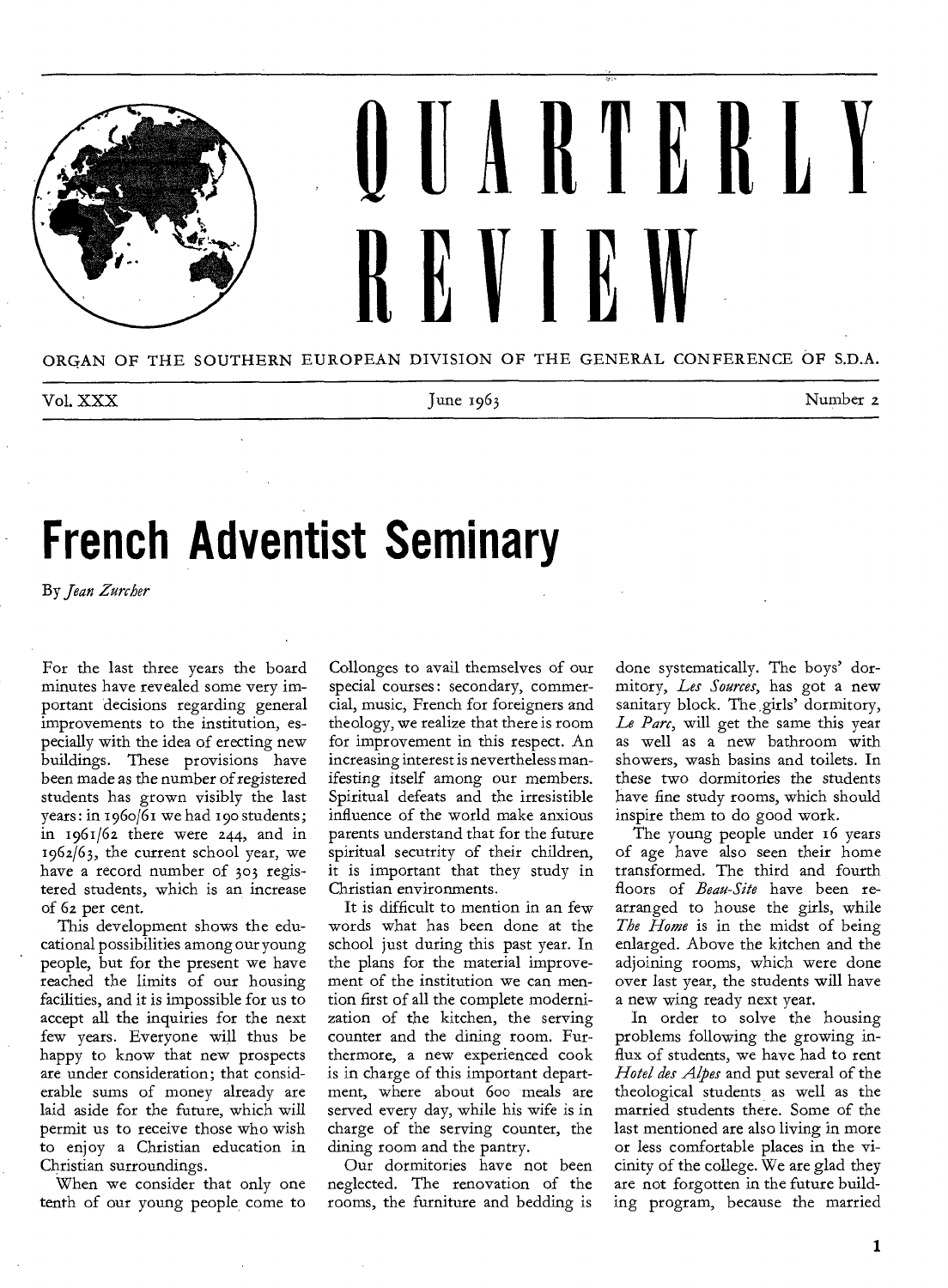students add much to the dignity of the school life.

The current school year is not only the largest in number of enrolments, but also as steady attendance is concerned. Only 8.5 per cent left during the year as compared with zo to 25 per cent other years. We have never had so many external students before. Of the 49 we have this year, some are the children of the staff members and the married students, but there are also children from Adventist families in Geneva and Annemasse. The Franco-Belgian Union Conference has 126 representatives, of which the French Conference has sent 116, and the Belgian Conference 10. The Swiss Union Conference has 37 students this year, z6 from Frenchspeaking Switzerland and II from the German part. Almost all the countries in our vast Division are represented: 14 from Spain, *5* from Portugal, *<sup>5</sup>*from Italy, 5 from North Africa, and 29 from the different mission fields. At last we have about So students from countries not belonging to our Division. They come to study French, and of the 8o, forty-nine are from America, and the rest from other countries.

Other figures show that our college has indeed become a school for the Advent youth: Among the 303 registered students, 215 are already baptized. There are 7 Catholics, 7 Protestants and z Moslems. The

other 73 are the young people under 16 years of age, who are attending various baptismal calsses.

Scholastically the Collonges Seminary has different sections to meet the intellectual needs of our young people. The secondary course, under the direction of Roger Guenin, prepares the students for the different state examinations on college and lycée level. The success obtained during the last years, the growing number of students who frequent the classes and the quality of the teachers allow us to recommend our secondary courses.

Our theological departement also continues to grow under the able leadership of Raoul Dederen, Bible teacher, and we are happy that the

### *Faculty and staff members*

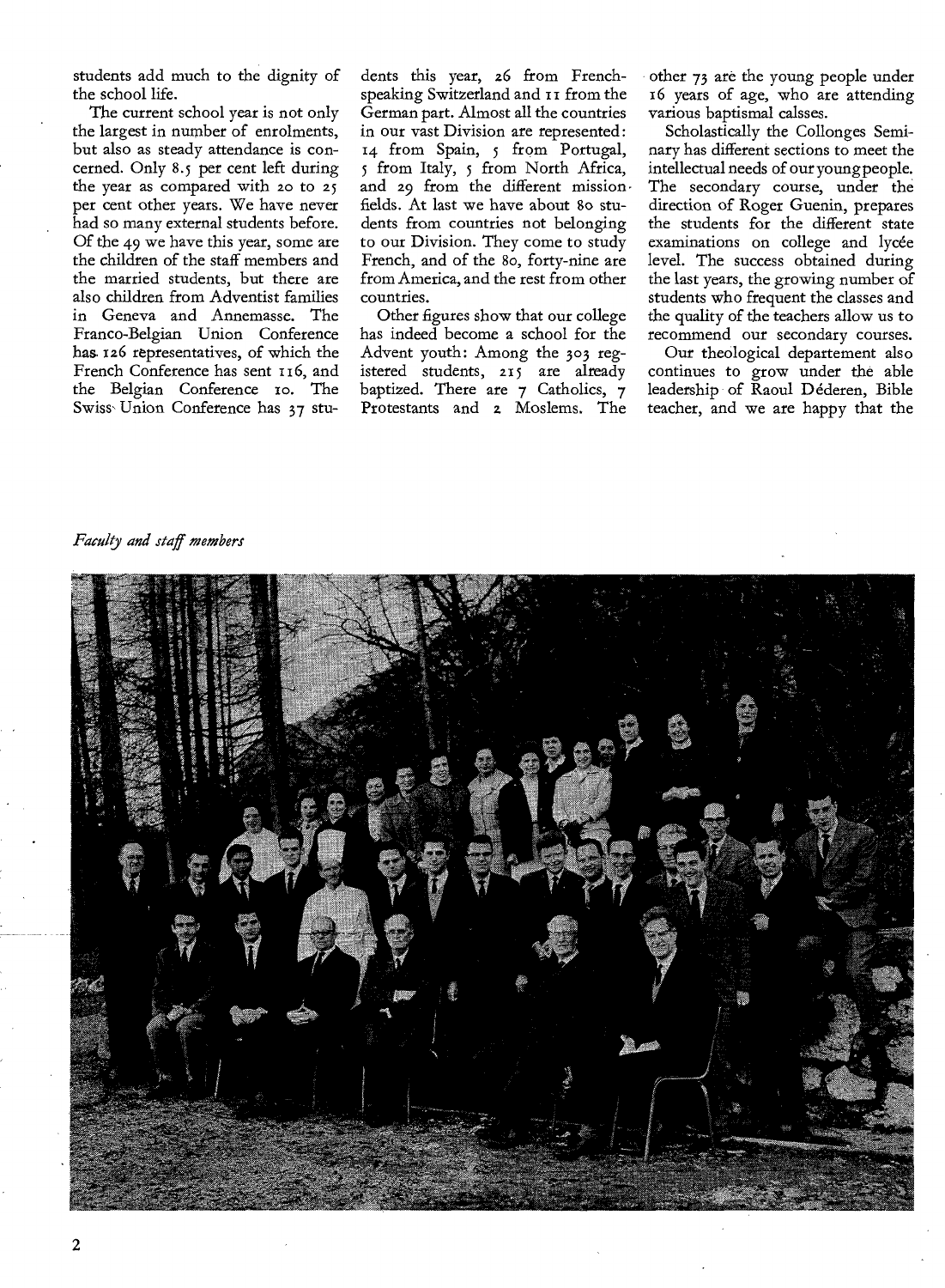number of students here increase every year. An army of young workers is now preparing at our Seminary, and the future will prove the value of the theological and practical preparation of our ministers.

One of the great events of the school year 1962/63 is certainly the development of the department of French for foreigners. About 8o students follow an intensive course especially organized to teach those students whose mother tongue is not the language of Moliere. This teaching is done under the patronage of Alliance Française, controlled by the University of Paris, and this fact is of interest to a large number of foreign students on university level. This experiment is most interesting and deserves to be followed up. Futhermore, these students have enriched our institution and have contributed a certain maturity to the spirit of Collonges.

The development of the music department is also due to the increase of foreign students. Not only has the number of musicians suddenly doubled, but above all, the quality of some young artists has contributed to a purer sound in the school's musical life. The choirs are more important and numerous than before, the quartettes and soloists follow after each other, and the string orchestra has given much artistic pleasure. Soon the churches in the Franco-Belgian and Swiss Unions will have the joy of hearing the spiritual concerts of the Salève choirs, under the direction of Mr. and Mrs. Buser. If the songs and music are any indication of true spirituality, the inner life of our students must be deeper than ever.

This is also the observation of many visitors. They have no doubt but that the spirit of the students has improved. The beautiful new church building has also contributed to this fact, and the 23 babtisms at the end of last school year was further proof. A good harvest of souls is being prepared for this coming June. We already had one baptism at the end.of the young people's Week of Prayer. At this same time we were glad to see the first fruits of the mission activities in that region, which proved that the young people are only satisfied with continued progress.

For the Seminary's future plans there are many promises. At the lower level of the garden a beautiful building with six apartments for teachers will be erected soon, and this coming fall we shall start the building of a new dormitory for Izo boys behind the administration building. Other enlargements are planned to meet the ever increasing number of students who want to attend the college. The problem is not to know how to fill up the available space, but how the available space will suffice.

We thank the Lord because we know that He will always provide, and today He needs a youth zealous to do His service and capable of finishing the work entrusted to the Advent Movement.

*Students, faculty and staff, schoolyear 962163* 

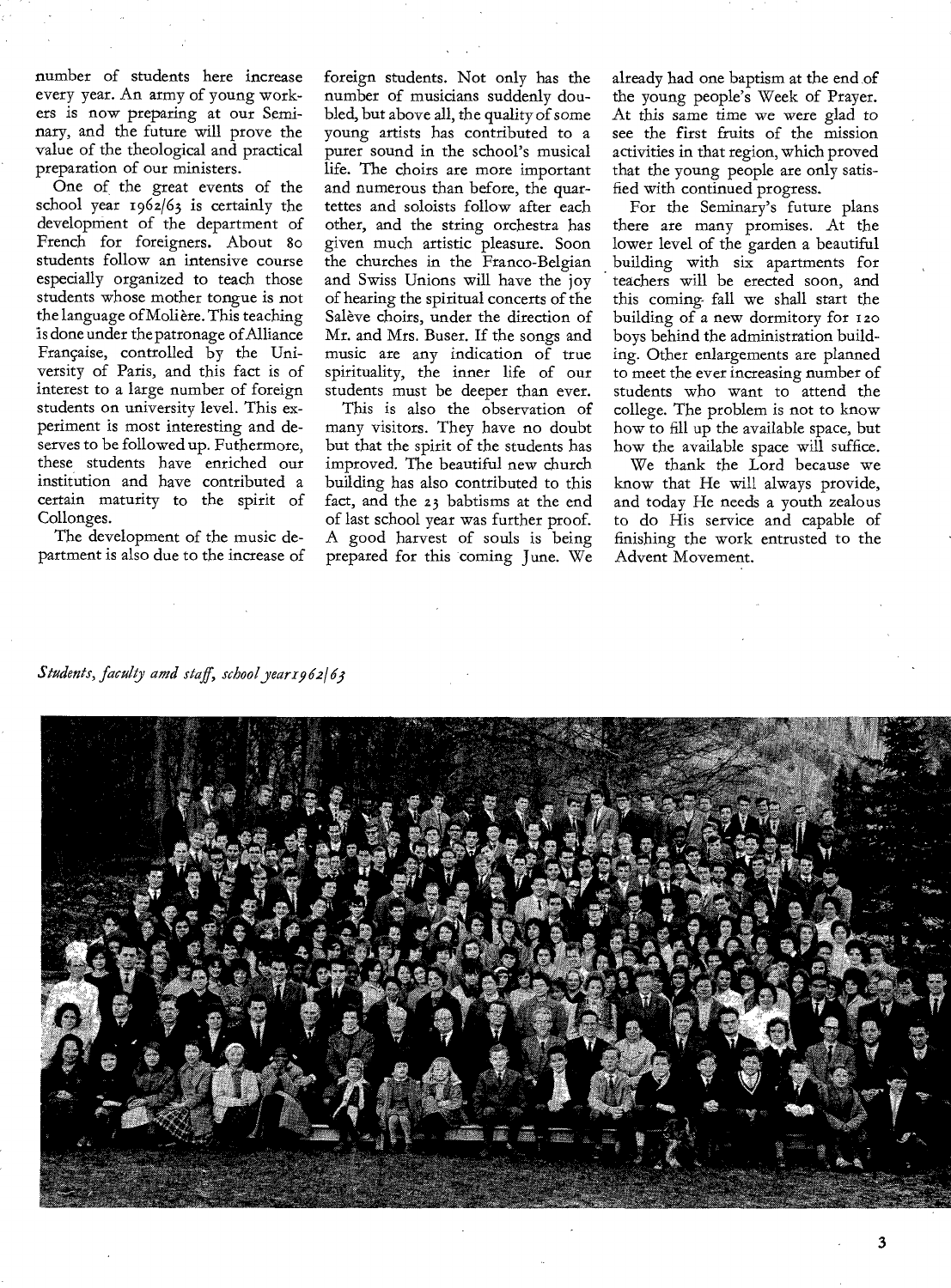# **La Ligniere Church**

By *A. Lecoultre* 

#### God is generous!

In his prayer offered at the time of the dedication of the Jerusalem temple Solomon asked the Lord "that thine eyes may be open toward this house night and day, even toward the place of which thou hast said, My name shall be there" (1 Kings 8:29), and the Lord answered, "I have heard thy prayer and thy supplication, that thou bast made before me: I have hallowed this house, which thou hast built, to put my name there for ever; end mine eyes and mine heart shall be there perpetually" (1 Kings 9:3).

With similar fervor we pray that the divine presence may watch over the church at La Lignière recently dedicated to the glory of God.

La Ligniere is not only a church with its sanctuary, it is a unique institution in our Division, because both a hospital and a food factory are here in this beautiful place. When these institutions were set up here, an Adventist community and its church were established at this same place midway between Lausanne and Geneva.

We may ask, how did it all develop here ?

1904. La Ligniere was purchased. It was, and still is, a beautiful site, with large forests and green fields, the dreamy Lake of Geneva in which are reflected the majestic Alps. At first a Bible school was directed here in the main house by Jean Vuilleumier, and in this building, right in the room where Dr. H. Mueller has his office now, the Adventists met to worship on Sabbath mornings. There were about 25 members to begin with, composed of students, the families of the employees and the director, as well as a couple of farm laborers. The three or four children gathered in a small room next door, which also served as a dining room for the students. In those days of yesteryears the members gathered as often as possible outside under the ancient oaks on the property. These were unforgettable times.

Then the food factory "Phag" was erected.

There where changes made at the house, called the Chalet, at the bottom of the property near the lake. The stables were converted into kitchen and dining room for the personnel, and here the members met each Sabbath from 1905 onward.

Three or four patients arrived from Basel. They were treated as well as possible, and seemed to be happy to mingle with the Advent family. "How happy we were in those days," someone wrote to me.

The west wing of the Chalet had been used as an orange house, where the former owner had kept these big green plants during the winter to protect them. In 1906 this orange house was made into a chapel, and it was used as such until the fall of 1962.

In the year 1920/21 the last students were received at La Lignière. The chapel was now far too small to house all. It was too much when the personnel from the sanitarium, the food factory, the publishing house (which had been established here in 1911), garden and farm, as well as the office staff of the Latin Union, nursing staff, patients and about 4o students all crowded into the small chapel.

However, the publishing house moved away after a while, the Latin Union ceased to exist, the school changed name and place, and for some years after 1925 the members at La Ligniere had plenty of room in the small chapel.

In 1944 there were some renovations. Under the direction of Dr. Mueller and in cooperation with an architect from Rolle, a small hall was added in order to give the members room to leave their coats and umbrellas. This made the meeting hall more appropriate, but diminished the space somewhat.

The sanitarium grew bigger, more personnel arrived, and the chapel became inadequate. Without doubt it looked very pretty, as several alterations had been made, but there was lack of room, sometimes desperately. It even happened that the members took turns to attend the services, as it was impossible for everyone to crowd into the same room. There was a nice room for the children, serving also as a pastor's study, where now and again one could find a place and receive some crumbs from the table of the children of God. But who would be satisfied for a long time with a situation like this ? It was not uncommon to see people faint here because of poor ventilation in the overcrowded room.

Many times the means for the enlargement of the chapel were studied, but it took almost forty years before conditions improved and the construction of a new chapel was begun.

The question was, of course, the money. The Lord impressed upon the heart of many members to do their part, and even before the campaign started, a gift of SFr. 8,000. was donated by one family alone. Each member, even the children, gave generously. The church did not carry the whole burden, but the Conference, the Swiss Union as well as the Southern European Division did their part.

There was much work and many problems, but everything went well at last, and on November 24, 1962, the church at Gland dedicated to the Lord a well proportioned and beautiful sanctuary. We thank the Lord for it!

*The new chapel at La Ligniere* 

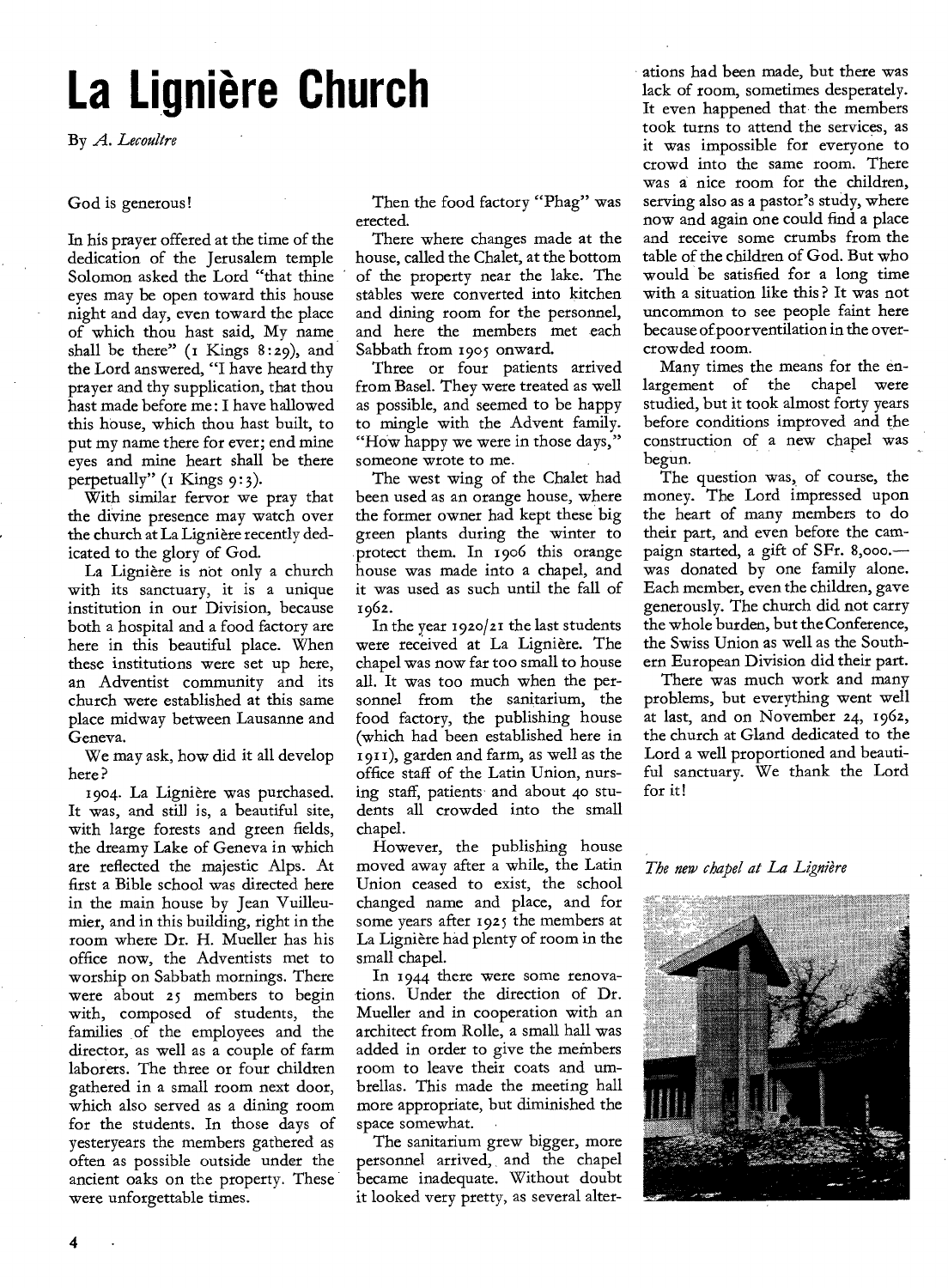## **Dedication of a New Chapel in Zagreb, Yugoslavia**

By *J. Slankamenac* 

The old chapel in Zagreb has long been too small, and for the last few years two services have been conducted each Sabbath morning in order to accommodate the people. It was, therefore, absolutely necessary to get a second church. God heard our prayers, and on December 22, 196z, this new church was dedicated to the Lord in the city of Zagreb.

The church building has a hall seating 3 20, three small rooms in the basement, and an apartment for the preacher. The meeting hall is simply, but beautifully decorated.

On the big day about 500 members

## **Dedication of Church in Vacoas, Mauritius**

By *Pat Brit* 

Vacoas on the island of Mauritius is a small agricultural village surrounded by large fields of cabbages and cauliflowers, and the first Seventh-



were present, and it was a pleasure for all that Dr. J. Nussbaum, religious liberty secretary of the Division, could be there also. The union president, A. Lorencin, preached the dedication sermon and offered the dedicatory prayer. The choirs from Belgrade and

Zagreb made the day a very festive one by their beautiful hymns and songs.

We pray that this new church in Zagreb may be a monument to God's glory and instrumental in bringing many people to salvation.

day Adventist church here was dedicated on Sabbath, June 16, 196z. It is situated in the center of Vacoas and is surrounded by other buildings, so the small church looks like an object of defiance compared with the big Catholic church, the tower of which reaches proudly to the sky. We hope that this little church will henceforth be a center for the propagation of the message of the soon coming of Christ. The Adventists on Mauritius are very pleased to be known under the name of Badaut, the first missionary to their island, and they recognize that this man braved the storm of persecution. Because of his fortitude and courage it has now been possible for us to dedicate this church in peace and quietness.

At nine o'clock sharp Pastor Grisier, president of the Mauritius Mission, walked on the platform accompanied by Pastor Johnson. The audience rose and sang a song of adoration and thanksgiving. The pastor read the passage from z Chronicles relating the dedication of Solomon's temple, after which he thanked all who had contributed to the construction of the church in Vacoas, especially the Indian Ocean Union Mission and the Mauritius Mission. At the end he offered the dedicatory prayer.

We pray that God will accept our deepfelt thanks for this chapel. We realize that our prayers have been answered, and we now have our own little church, which will henceforth, by its members, witness for Him in the town of Vacoas, Mauritius.



*Chapel in Vacoas, Mauritius*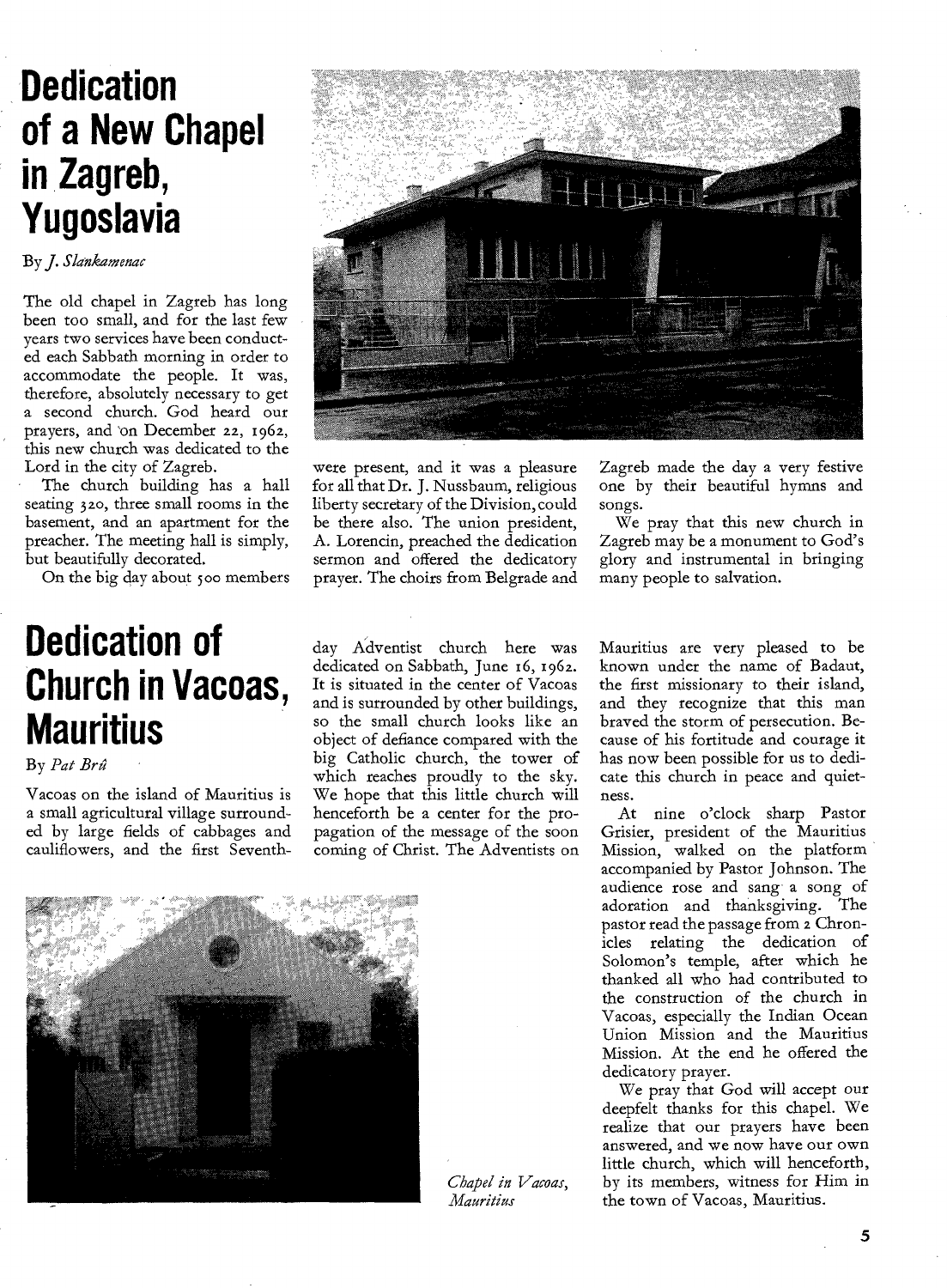## **Our School in Tamatave, Madagascar**



*Classroom building* 

*Teachers and stoff at Ambatobaranana School* 



### By J. *Rajoelison*

The travellers taking the plane from Tamatave, the great Malagasy port on the east coast of Madagascar, to Tananarive, the capital of the island, are always surprised to see, shortly after, take-off, a group of very modern buildings appearing in the middle, of the gently rolling hills beneath them. The white walls shine in the dark forest, and the inquirer is told that this is the mission station of the Seventh-day Adventists at Ambatoharanana.

It was established some years ago to offer a good Christian education to the young people from the Betsimisaraka tribe, but it is quite an important 'institution now, as its fame has spread far and near in spite of many obstacles which at first seemed to thwart its progress.

As it is mainly an educational center, there are two buildings with bright, spacious and airy classrooms, essential in a country where the heat is depressing most part of the year. There are about 18o students, some boarders and some day students. The last mentioned come from the nearby villages hidden in the thick darkness of the ravines; others came from Tamatave, or more distant places like Diégo-Suarez to the north, Mahanoro to the south, the country of Sihanaka, and even from Tananarive. The boarders, both boys and girls, comprise one third, and are mostly secondary students.

The school prepares the students for different state examinations, and the results in recent years have been very encouraging as well as promising for the future. The personnel consists of to instructors plus a preceptor and a preceptress, an accountant, a gardener and a cook.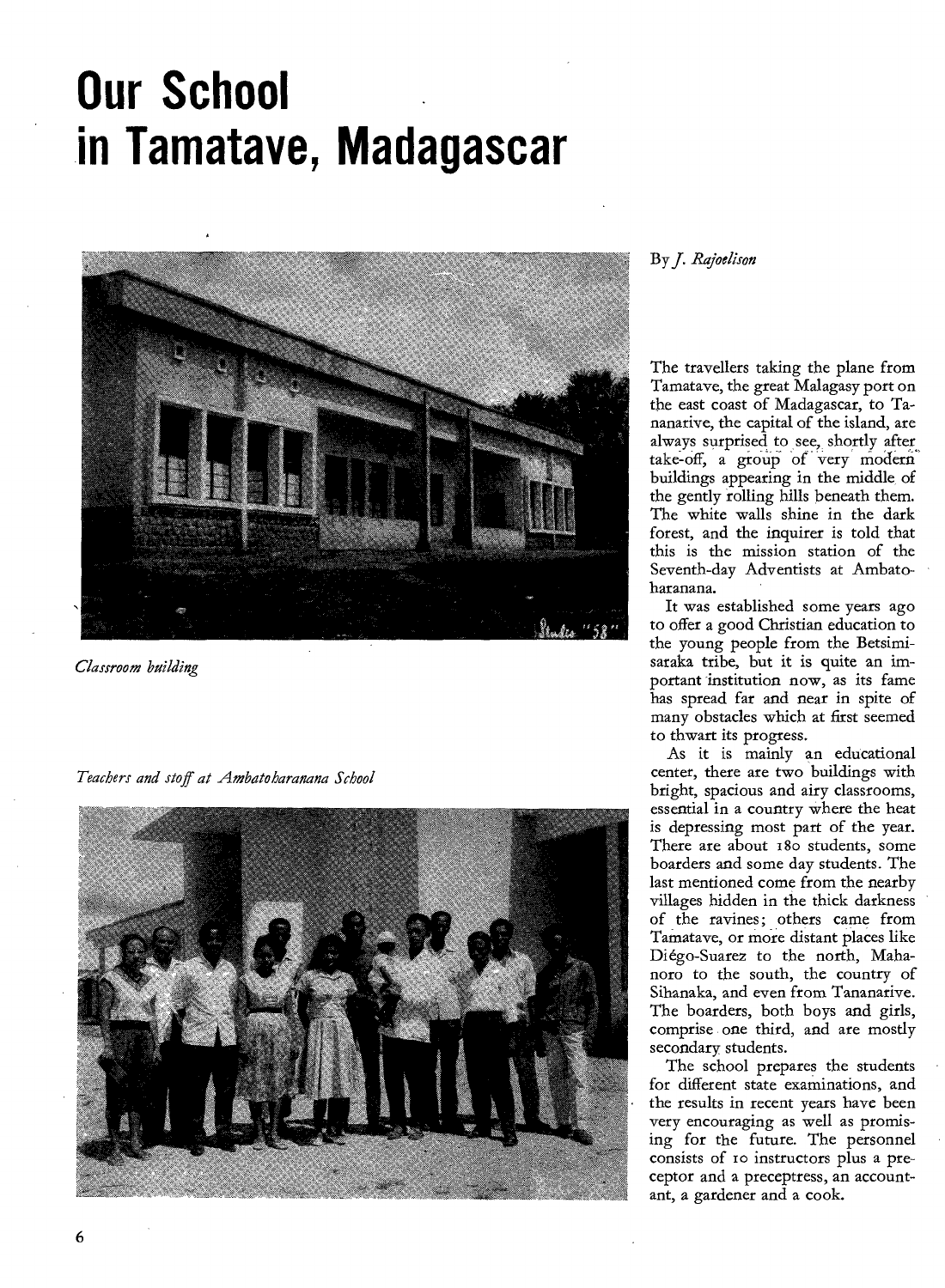The scholastic instruction, however, is only one aspect of the education. We have tried to follow the advice given by Mrs. E. G.White, that true education will develop harmoniously both the physical, mental and spiritual energies. That is the reason that a place of honor is given to both useful and productive manual labor.

The property has an area of about 90 hectares. There is a kitchen garden, a field of maniocs, orchards with oranges, lemons, pineapple and bananas, which give the young men an opportunity to develop physically and also to earn part of their living expenses. We must add, however, that spiritual subjects take first place in the educational program of the school, as we know the truth of Solomon's proverb that "The fear of the Lord is the beginning of knowledge" (Prov.  $1:7$ ). The youth of today is in need of strong characters to be able to stand up against the enemy of souls. Such characters are only developed by a daily contact with the Word of God, and by trying to live lives in accordance with its principles. It is to help the young people to reach this goal that systematic Bible teaching is included in the program. As a tangible expression of this preeminence of the spiritual over the rest, our chapel stands in a central place between the two classroom buildings, and dominates these by its height.

Finally, the school is a center of evangelism. Not only are the future evangelists for the field educated here, but a direct evangelistic program *is* also carried out among the people in the heathen neighborhood with good and encouraging results.

The needs are yet great for new equipment and other things that our aim may be fulfilled: To prepare "the student for the joy of service in this world, and for the higher joy of wider service in the world to come" (Education, p. 13). Relying on the promises of God we look to the future with confidence.

In the evenings, when darkness descends upon the country, our station on the hill with its white walls is a symbol of this aim: To be a lamp to the feet of the young, and to lead them on the road to service and eternity.

### **An open door in Morocco!**

By *Emile Harem* 

For some time we have tried to make it possible for Morocco to hear the Voice of Prophecy in French. Today we thank the Lord that He has fulfilled the promise made in Revelation 3:8. As yet we cannot measure the full importance of what has happened, but already there are evidences that God is working for us, and we have prospects of contacts with the Moroccans.

As in all Mohammedan countries nationalism. in Moroceo is strengthened by religious zeal. The toleration, enjoyed during the period in which the morocconization of the administration was accomplished, has passed although Sunday has remained the official holiday. Both Catholic and Protestant religious broadcasts have been deferred, and the weekly broadcast for the Moroccan Jews has been limited to religious philosophy read by the speaker. Thus all religious propaganda, except Moslem, is excluded from the Moroccan radio.

Nothing concerning Isreal and its history must be preached in public. That is the reason a zealous official advised us not to mention the name of Jesus, but we think we have convinced him now that Jesus was a man without a country, even rejected by the state of the Jews. This year we visited the ruler himself and gave him a beautiful Bible with his initials stamped in golden letters.

But the exclusiveness of Islam is always hostile to all Christian proselytism. The public meetings in Casablanca have been better attended this year, however, and at the end of three months our team was able to baptize five souls of European origin. To visit the homes with the Bible correspondence course made for Europeans remains our most effective means of meeting people, but it is still a rare privilege to be allowed to give a regular Bible study in a private home. At one occasion a Moslem teacher became interested in our lectures, and he let his students listen as he translated into French what a preacher

was saying on Biblical subjects. He thought that as the Koran serves as a foundation for the Arab lectures, there is no reason why the Bible should not be used in the study of French. Today the teacher-translator is obedient to the Ten Commandments and has the faith of Jesus. As we told him to be careful with the people arround him, he answered with a grave smile: "If I have to die, well, so much the better, it was worth it."

The gospel is sure to find a way in spite of difficulties, and God has answered the prayers of the Moroccan church, using our previous attempts, and a young student from Collonges who had been canvassing in the Rabat administration. Since June 10, 1962, the French channel of the Moroccan broadcast has sent out, each Sunday after the i o'clock news, a ten minutes talk on "Education and the Family" prepared by the Voice of Hope.

Our educational course for the family is presented here, and it is the speaker himself who invites the listeners to write to us: Moroccan Radio and TV, P.O. Box 2, Casablanca.

Like the author of one of the first letters received we wish that our broadcast may have a long life, but what we wish most of all is to have a program made especially for North Africa, so that we can use the 15 minutes given us by the Moroccan authorities free of charge.

Although the present broadcast is for the Europeans in the French language, we sincerely believe that educational and health subjects are the means by which we can reach the masses of the Moslems thirsting for instruction, and for whom very little has been done because it was not possible.

Many plans are in preparation, as events force us to consider soberly the reason for our presence in North Africa. We are here first and foremost to look after the Jews and the Moslems, who we have too often forgotten, as it was easier to get good results among the Europeans. Already our brethren have worked out plans for the large field of North Africa, and we wish that this door, opened to us by the Moroccan radio broadcast, and supported by the relay from Oujda, may be for Algeria also a door to salvation.

7